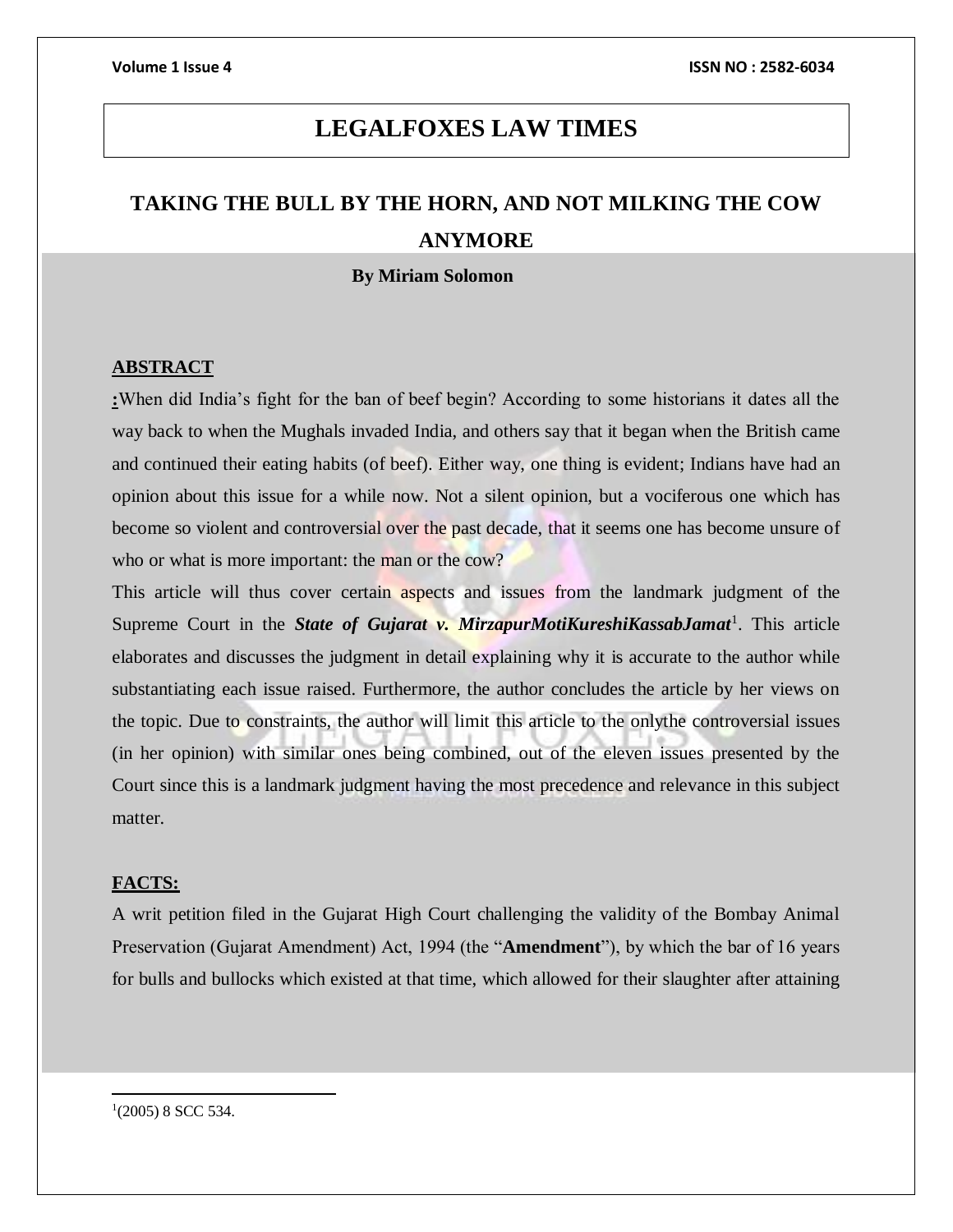the age, was completely done away with. What this essentially entailed was that irrespective of the age, no bull or bullock could be slaughtered. $2$ 

### **ISSUES:**

**Note:** Throughout this article, the case of *Mohd. HanifQuareshi***v.** *State of Bihar* ("**Quareshi-**I")<sup>3</sup> will be discussed; therefore it would be apt to understand what transpired, before moving onto the issues.

Quareshi-I was a judgement in which 3000 Muslim butchers challenged the validity of multiple acts that prevented them from slaughtering cattle on the grounds that it violates the fundamental freedom of occupation and that is was violative of the religious custom of killing cattle during *BakrI'd.* 

It was held by a five-bench Coram, that the State was allowed to restrict fundamental freedom to uphold Directive Principles of State Policy, as long as it was reasonable. Therefore since a complete ban was unreasonable and it was also an infringement of their fundamental right/freedom of occupation, it was not allowed. The grounds of religion however were discarded since it was proved in an earlier judgment as well that the sacrifice was not a religious duty and was optional, and hence would not be covered under the law<sup>4</sup>.

OUR MISSION YOUR SUCCESS'

**a. Whether a complete ban on the slaughter of cows, their progeny, bulls and bullocks, instead of a mere restriction constitutes as being made in public interest?**

As per the majority, who overruled the ratio in Quareshi- I, the total ban was in public interest. According to them, the mere dislocation or inconvenience caused to butchers would not constitute enough to be against public interest. This in turn implied that the Amendment would be intra vires the Constitution.

<sup>&</sup>lt;sup>2</sup>State of Gujarat v. MirzapurMotiKureshiKassabJamat,  $(2005)$  8 SCC 534.

<sup>3</sup>1959 SCR 629.

<sup>4</sup>State of West Bengal v. AshutoshLahiri, (1995) 1 SCC 189.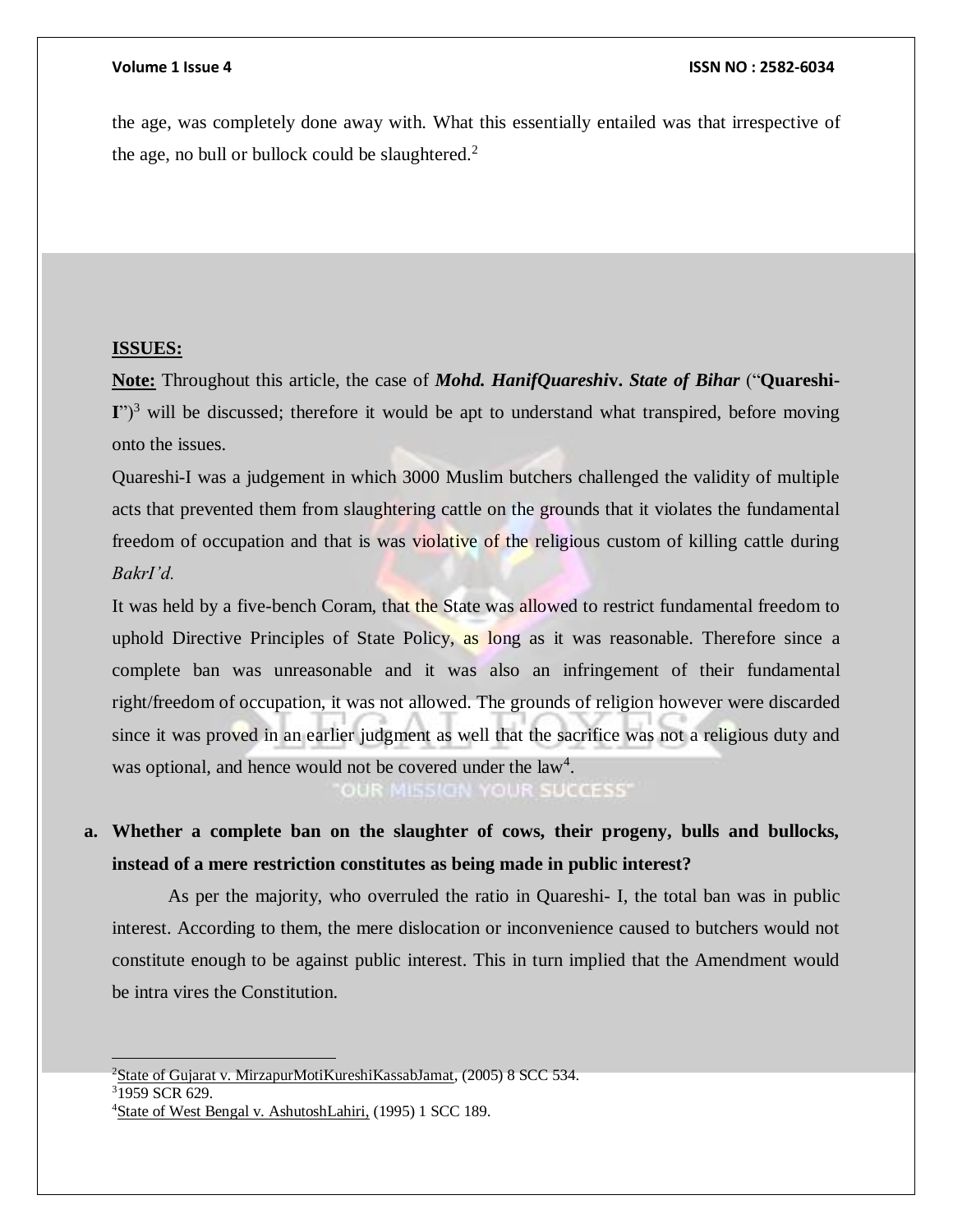### **Volume 1 Issue 4 ISSN NO : 2582-6034**

The dissenting judge in this case, A.K.Mathur, contradicts this beautifully. He clearly pointed out that when less than 1.10% of the slaughters are above 16 years, it would not affect the community as much as to absolutely require a ban on all the slaughters. He felt that Quareshi-I still holds ground in this case.

Going along the lines of the A.K.Mathur, the reasoning given by the majority is best questioned with a rhetorical question: If walking over another's fundamental right to livelihood of butchering animals does not affect the community so much, since it is a very small per cent of the society, then how does less than 1.10% of the cattle being slaughtered affects the community so much? Are you saying that that 1.10% of the cattle is more important than a person's means to a livelihood?

# **b. What is the test of reasonability on the restrictions placed on fundamental rights? Was the restriction placed reasonable or not?**

An accepted notion to judge the reasonability of a restriction is based on facts, the law and other factors. The judges herein have also gone along the same premises of judging its reasonability.

It is observed here that the majority was swayed by skewed, one-sided information that only shows one side of the coin. Therefore, they quoted in their judgement that the circumstances of the current scenario were very different from the situation in Quareshi-I, hence a requirement to stray from it.

MISSION YOUR SUCCESS'

They went on to say that during this evolution we have managed to:

- Attain self-sufficiency.
- Understand the importance of a protein rich diet, and from other sources other than cow and its progeny.
- Improve the health of cattle.
- India is still majorly agricultural in essence, and with small units, which require bulls and bullocks for their labour.
- Organic manure from the cattle.

Further they said that just because cattle crosses the age of 16 years, it does not imply that they are useless; their excreta and urine whichare used as manure and biogas, provides them with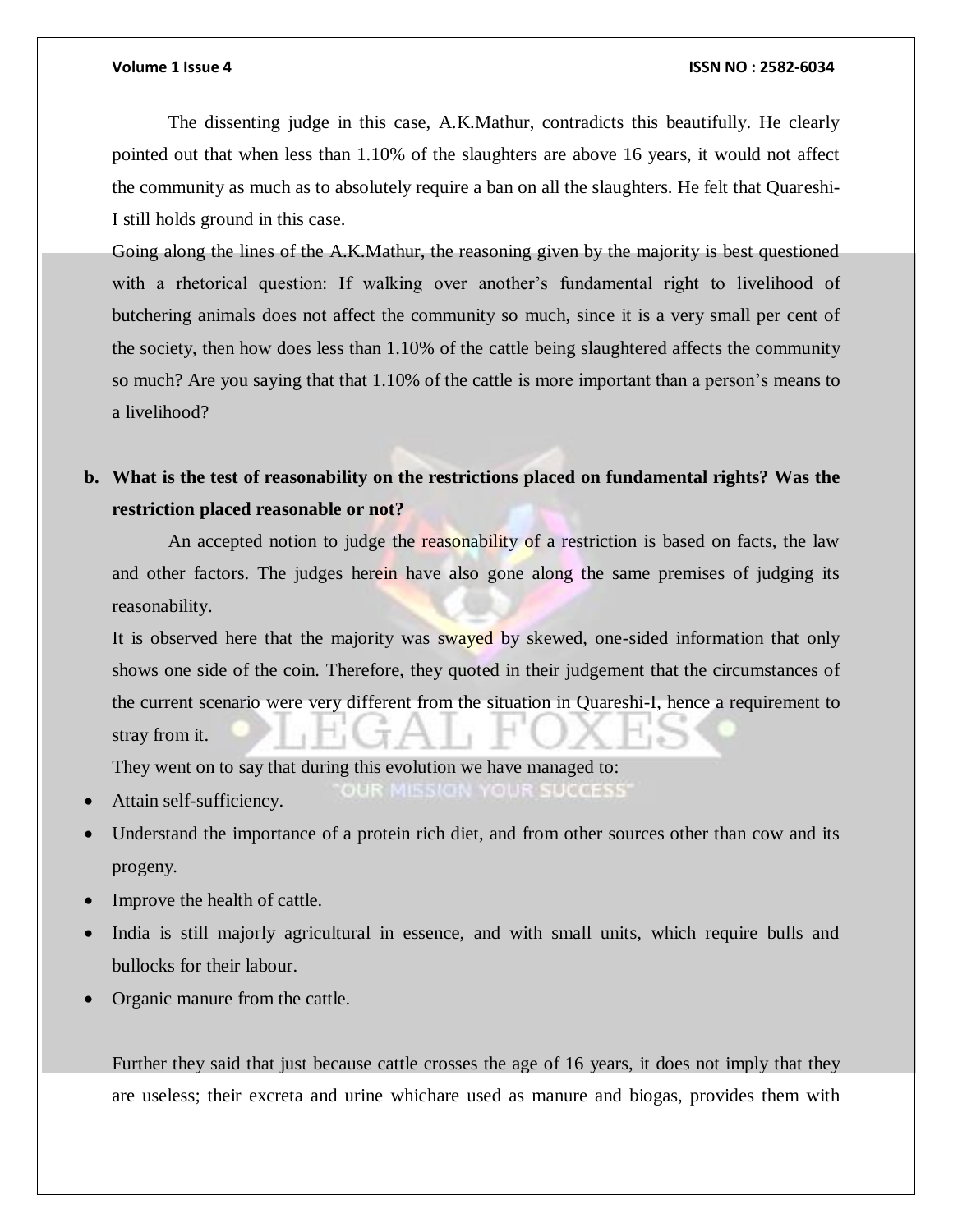### **Volume 1 Issue 4 ISSN NO : 2582-6034**

more income than butchering them would. Further maintaining the cattle would be easily covered, with surplus, as compared to butchering them. They finally concluded that cattle became 'less useful' as they age, but not completely useless, as they could still perform light to medium labour.

As per A.K Mathur, Quareshi-I has not outlived its ratio, because of minor changes in the society. According to him, all the given data was generic in nature and could not be relied upon. This is also substantiated when he took down their arguments by stating following points:

- Chemical fertilizers are used more than manure as it yields more produce than organic manure. Since these are small farmers, they look for ways to increase their produce, which isn't something that manure does. This had also been stated by a Standing Committee of the Parliament that suggested that bio-pesticides only make up 16% of all the pesticide use.<sup>5</sup>
- In terms of maintenance, only healthy cattle are used for breeding, because otherwise the progeny would be weak and unhealthy. This means that 1.10% allowance, above the age group, is in fact not as harmful as they thought.
- Biogas is being highly substituted by LPG.

l

 Old aged cattle cannot produce large quantities of urine and dung to alter the situation significantly enough.

What seem to be taken in complete frivolity by the majority opinion are those people who are dependent on such animals for their food and livelihood and this has a major impact of the economy. They seem to be more cattle centric than human centric. This is evident when they bring out points that are so very shallow and futile.

Issues that they haven't addressed well enough include:

Nutrition for the poor- It is a known fact that poor people more often than not, cannot afford to buy necessary food items (fruits, vegetables, etc.) for themselves or their families, with increasing prices. This in turn implies that they turn to other sources for their nutrition, i.e. meat. Meat is much cheaper and does a decent job at providing basic nutrition as well. With millions of Indians, including Dalits, Muslims and Christians, consuming beef since time

<sup>5</sup>RaghaviViswanath&Surbhi Sharma, The beefed up ban in Maharashtra, Indian Law Journal, Volume 8, Issue 1, Article 8 (January-June 2015).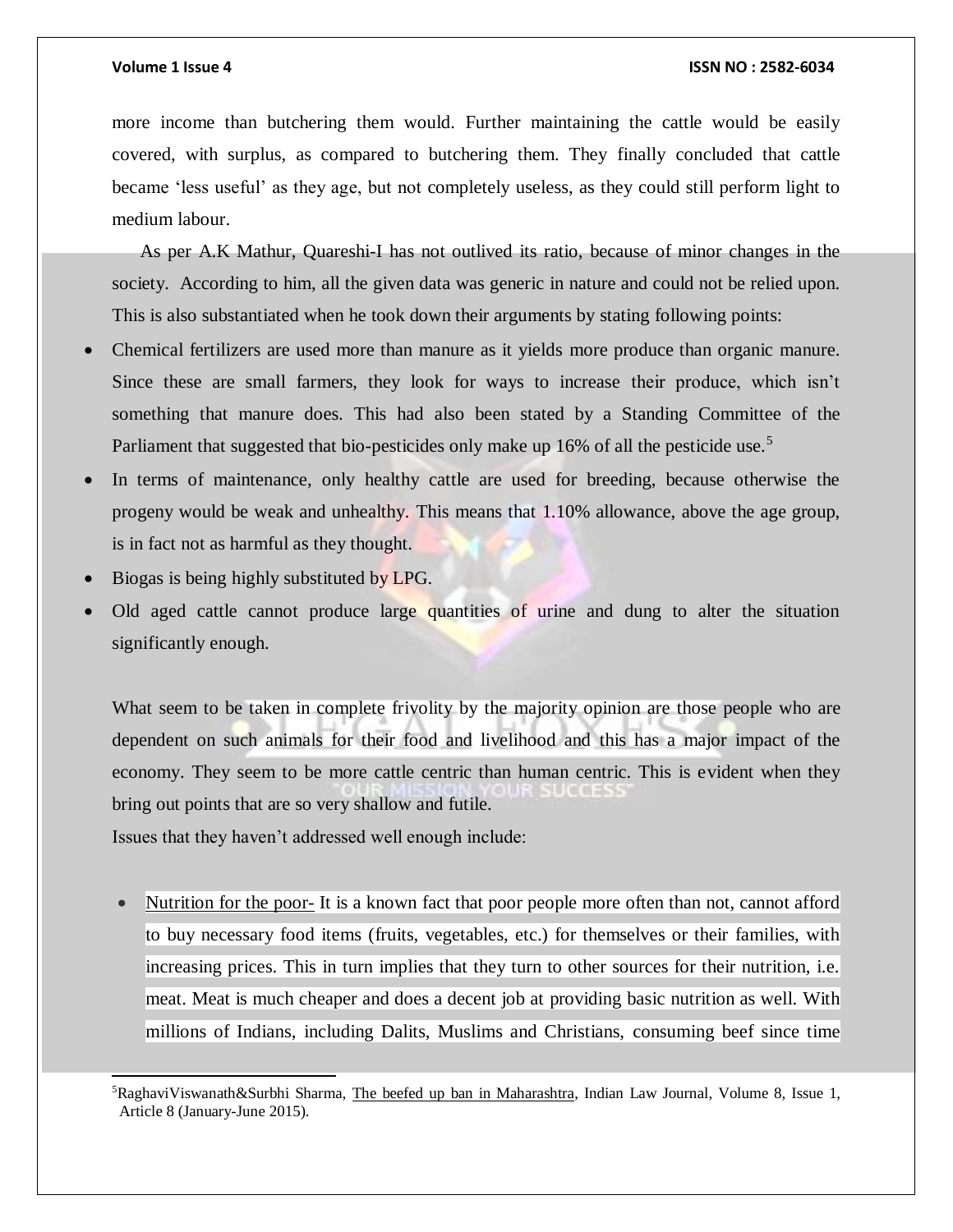$\overline{a}$ 

### **Volume 1 Issue 4 ISSN NO : 2582-6034**

immemorial, a ban leaves them with no other alternative and they are forced to starve with the lack of resources to feed themselves.<sup>6</sup>

 Marginalization and effects on employment- Muslims, who make up 14% of India's population, and who are employed in the beef and leather industries, generate more than \$16 billion in annual sales. The ban, as claimed byvarious Muslim citizens, hasmade them feel marginalized. This can be seen as the path leading towards discrimination; one that we have been fighting against for years and claimits eradication. Apart from Muslims, the leather industry also employs lower caste Hindus, mostly in menial jobs in tanneries.<sup>7</sup>

The hardship that would be caused to them was recognized even by the Supreme Court in July 2017, when they lifted the ban on the sale of slaughter cattle that was imposed by the State.<sup>8</sup> In the words of the Chief Justice Jagdish Singh Khehar<sup>9</sup>:

*"The livelihood of people should not be affected by this."*

• Impact on economy- The Indian leather industry is among the top five in the world's leather market and earns \$12 billion for the nation. This was one of the most significant elements that made to the list of programmes that succeeded in "Make in India" campaign. However, it was observed that India's export of leather products for the financial year 2015-16 recorded a negative growth of 9.86% touching \$5.85 billion, whereas in the financial year of 2014-15 it touched \$6.49 billion. This clearly indicates the ill effects of the ban on the slaughterhouses to the economy.<sup>10</sup>

**OUR MISSION YOUR SUCCESS'** 

<sup>6</sup>LeezaMangaldas, India's Got Beef With Beef: What You Need To Know About The Country's Controversial 'Beef Ban', Forbes, June 5, 2017, https://www.forbes.com/sites/leezamangaldas/2017/06/05/indias-got-beef-with-beefwhat-you-need-to-know-about-the-countrys-controversial-beef-ban/#6339e3d053c2.

<sup>7</sup>Reuters, India's Supreme Court Suspends Ban On Sale Of Cows For Slaughter, New York Times, July 11, 2017, https://www.nytimes.com/2017/07/11/world/asia/india-cows-slaughter-beef-leather-hindu-supreme-court-ban.html. <sup>8</sup>BhadraSinha, Cattle trade for slaughter: Supreme Court suspends ban across India, Hindustan Times, July 12, 2017, https://www.hindustantimes.com/india-news/supreme-court-puts-on-hold-ban-on-cattle-trade-for-slaughter-govtsays-new-rules-by-august-end/story-WypElt9CMgFZP1wxPsLdgJ\_amp.html.

<sup>9</sup>MayankBhardwaj&SuchitraMohanty, India's top court suspends ban on trade in cattle for slaughter, Reuters, July 11, 2017, http://ca.reuters.com/article/topNews/idCAKBN19W0IH-OCATP.

 $10$ Ians, Slaughterhouse ban to hit leather goods industry, impact Make in India, Business Standard, April 1, 2017, http://www.business-standard.com/article/current-affairs/slaughterhouse-ban-to-hit-leather-goods-industry-impactmake-in-india-117040100264\_1.html.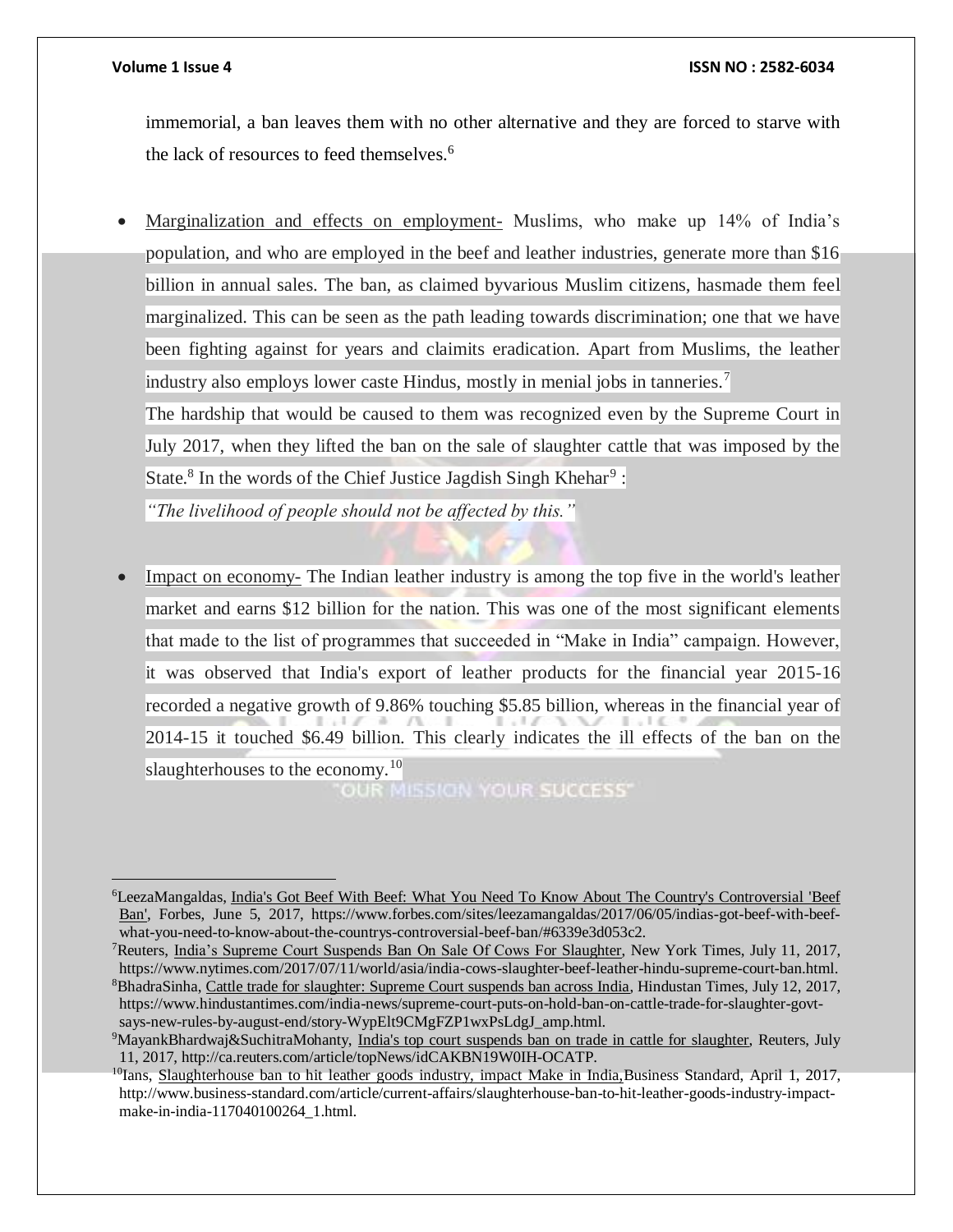### **Volume 1 Issue 4 ISSN NO : 2582-6034**

 Strain on resources- If the ban is effectively implemented all over the country, the number of cattle heads by 2027 will be around 360-400 million (taking the base as 180 million heads in 2012), which will put an enormous strain on the resources of the country.

How? This is best illustrated with an example. A woman has a cow for the mere purpose of extracting milk from it. Once it becomes unproductive, she has no option but to feed it till it dies, as she cannot get rid of it. This means that the unproductive cows will be as many as productive ones, which in turn implies that the amount and cost of fodder will double, which will then lead to an increase in the price of milk.

In fact, the price of milk will keep increasing and land that was previously devoted to other agricultural purposes will now have to be utilised to meet the ever-increasing demand for fodder. Hence it is quite clear that this is a domino effect that can make the entire economy collapse.<sup>11</sup> We, therefore, from all the above points can conclude that the gravity of such a ban and its impact has not been properly assessed.

**c. Whether the inter-relationship between Articles 48, 48(A) and 51-A(g) has been appreciated well, and the scope of enacting Article 51-A(g)?**

Article 48 deals with the organization of agriculture and animal husbandry by the State. Article 48(A) deals with the protection and improvement of environment and safeguardingof the forests and wildlife.

A. ママアエ Article 51-A(g) deals with the protection and improvement of the natural environment as well as to have compassion for living creatures.

According to the majoritarian view, had Articles  $48(A)$  and  $51-A(g)^{12}$  been in existence during Quareshi-I, then we could have had an alternative verdict. In their opinion, the full extent of protection had not been applied since it was non-existent then. However, although we see that these laws did not exist that time, the same has been analysed by the judges at that point of time and gave their decision accordingly. One does not require to point out that the above Articles are inherent. Compassion has been extended by restricting such trade. Anything more would imply we work towards better quality of life only for animals and not humans.

<sup>&</sup>lt;sup>11</sup>Kirit Parikh, Why an effective ban on cow slaughter may soon banish the cow itself. The Economic Times, April  $10,$  2017,

http://economictimes.indiatimes.com/articleshow/58103569.cms?utm\_source=contentofinterest&utm\_medium=tex t&utm\_campaign=cppst.

<sup>&</sup>lt;sup>12</sup>Introduced with the  $44<sup>th</sup>$  Amendment in 1976.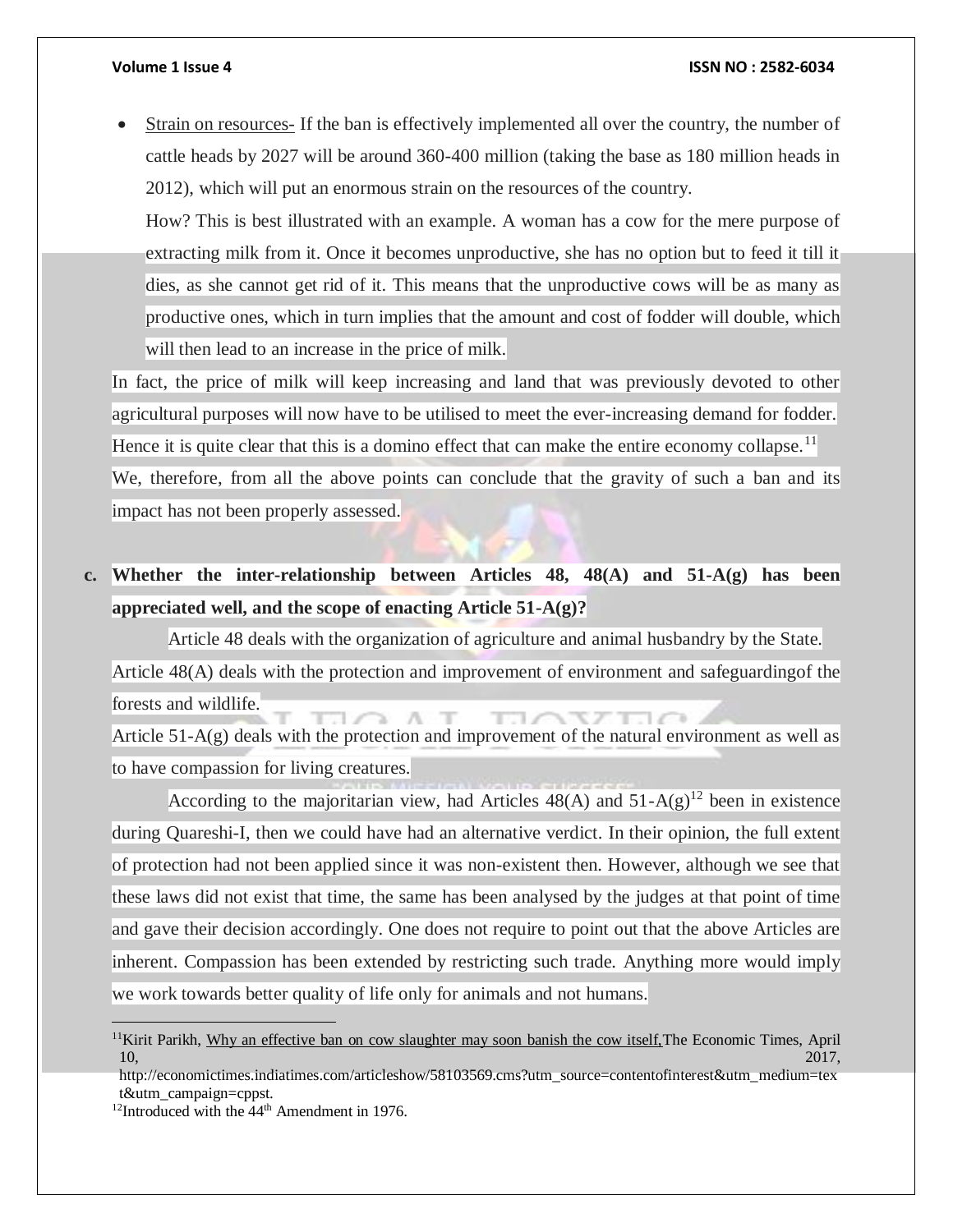$\overline{a}$ 

### **Volume 1 Issue 4 ISSN NO : 2582-6034**

Further, the majority also proclaimed that Article  $51-A(g)$  included caring for cattle, when read with Article  $48(A)$ . However, we see that this same analysis given by them has the ability to be a double edged sword. This is visible when we look at this from another angle. They say that this protection is specially meant for cattle, but then why only cows, their progeny, bulls and bullocks? Why not the other cattle? It doesn't specify cattle, it says animals. So shouldn't it cover other animals as well? Why aren't chickens or ducks extended with the same generous hand? Why must there be cases only for cows? If religious sentimentis the sole reason behind this, then why do we not eliminate the consumption of pork or alcohol for the Muslims? If it is for scientific reasons then why not perform Halal for all meat everywhere? After all,itsmuch easier to cook, lasts longer and is much better health wise.

The reiteration of cow progeny excreta, leading to a lesser usage of chemical manure, which would further lead to an improvement in the quality of the earth and environment, was given by the majority as a reason for the total ban. Although there is no doubt that is true, how does a complete ban justify it? How does such a small amount of dung from only 1.10% or less cattle, which are old, make the topsoil significantly better? (The argument was brought forward by the dissenting judge as well).

### **d. Would the** *Stare Decisis* **of precedents relating to the matter be applied?**

*Stare decisis* is the doctrine of precedents and in Latin means "to stand by things decided".<sup>13</sup> While there is no argument on the meaning and importance of this principle, the difference in opinion arises in whether the previous judgements are to be applied or whether to stray from them.

The majority were of the opinion that since the circumstances haschanged; the need of the hour is to evolve a principle more appropriate for the scenario. However, a close look at the facts of the case shows us that there isn't any major change which might require us to stray away from the main principles laid in the cases of **Quareshi-I,** *Abdul Hakim QuareshiAnd Others* **v.**

<sup>&</sup>lt;sup>13</sup>Timothy Oyen, Stare decisis, Cornell Law School, URL Link: https://www.law.cornell.edu/wex/stare\_decisis#:~:text=Stare%20decisis%20is%20Latin%20for,and%20a%20ruling %20already%20issued.&text=A%20court%20engages%20in%20vertical,precedent%20from%20a%20higher%20co urt.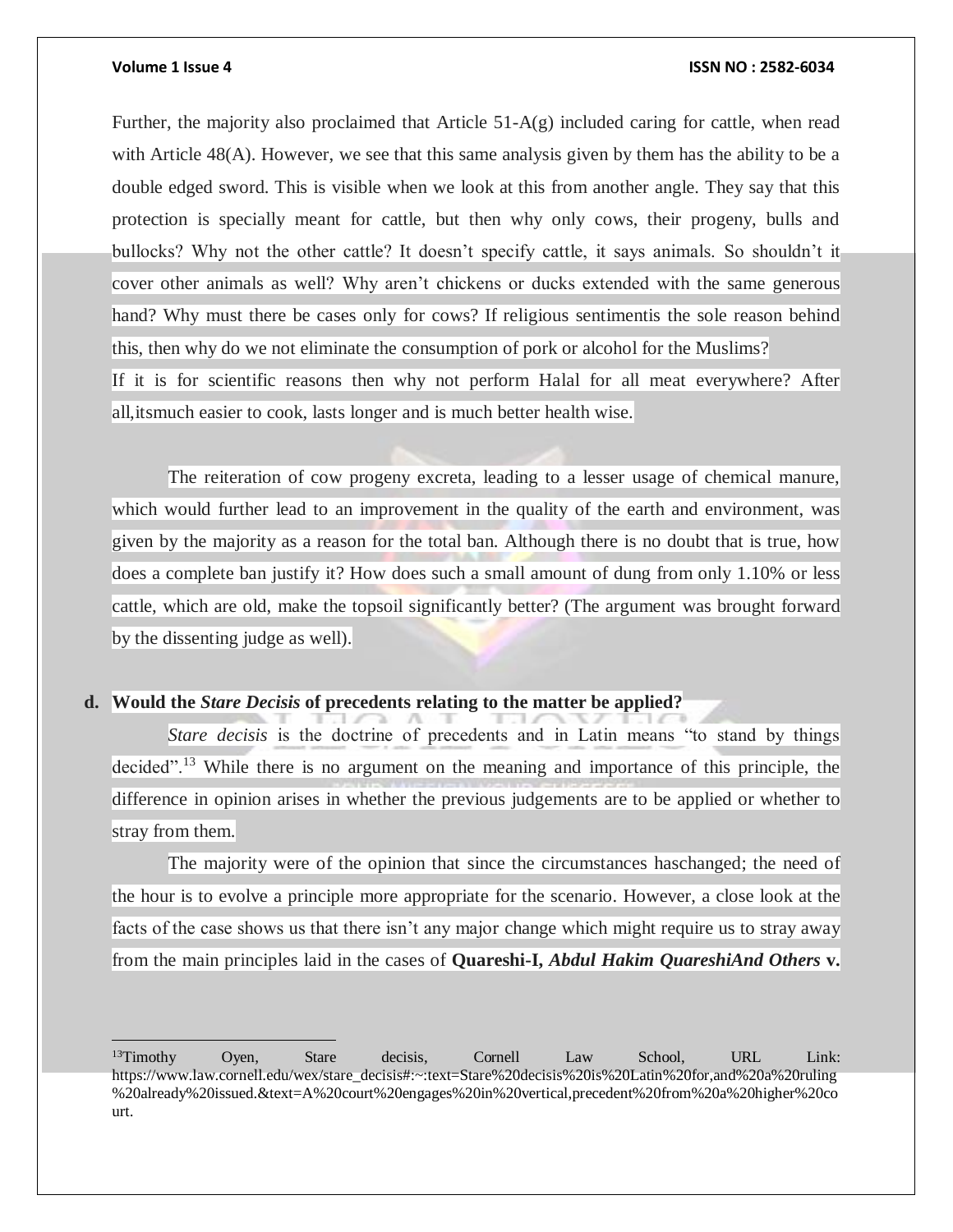*State of Bihar***<sup>14</sup> ,** *Mohd. Faruk***v.** *State of Madhya Pradesh And Others<sup>15</sup>* **,** *Haji UsmanbhaiHasanbhaiQureshi***v.***State Of Gujarat And Ors.<sup>16</sup>* **,** *ChintamanRao***v.** *State of Madhya Pradeshram<sup>17</sup>* **,** *Messrs.Dwarka Prasad LaxmiNarain***v.** *State of Uttar Pradesh And Ors***. 18 ,** etc.

We saw that the judgement overruled all these cases and plenty more by allowing a complete ban, which all of the above knew was against the fundamental rights of their citizens.

### **CONCLUSION:**

From the arguments discussed above, backed up by facts, it becomes evident that the judgment was erroneous in its very basis. Well, the major reason is that since India is a secular country (at least theoretically), there are many factors to take into consideration before one makes laws. Favouring one sector over another will be detrimental, as we have already seen. We do not wish to live in a nation where when a policeman if given a choice of saving either a cow or a human, hesitates to kill the cowbut kills the human. Man is an intellectual being and therefore should use his intellect wisely. All being said and done, in the end, the purpose of this law was essentially to protect the beliefs held by the Hindus. The author in no way tries to demean it, but rather tries to get the society to accept the other beliefs held by various other communities in our secular country. Meaning thereby that a reasonable restriction is acceptable and it will be tolerated by the other sector, if one learns to tolerate and respect their beliefs as well.

Just because of the extremist behaviors that are on a rise these days, many who didn't eat beef before have now started consuming the same just to prove a point. This is against the India's history and religion of Hinduism which is believed to be most tolerant.<sup>19</sup>

We mustn't allow the cow to be our most polarizing and political animal, that separates us; that is not what the Father of our nation wished for. We should not let such a judgments stand and dictate our future.

<sup>14</sup>1961 AIR 448.

<sup>15</sup>1970 AIR 93.

<sup>16</sup>(1981) 22 GLR 349.

<sup>17</sup>1951 AIR 118.

<sup>18</sup>1954 AIR 224.

<sup>&</sup>lt;sup>19</sup>LeezaMangaldas, India's Got Beef With Beef: What You Need To Know About The Country's Controversial 'Beef Ban', Forbes, June 5, 2017, https://www.forbes.com/sites/leezamangaldas/2017/06/05/indias-got-beef-with-beefwhat-you-need-to-know-about-the-countrys-controversial-beef-ban/#6339e3d053c2.